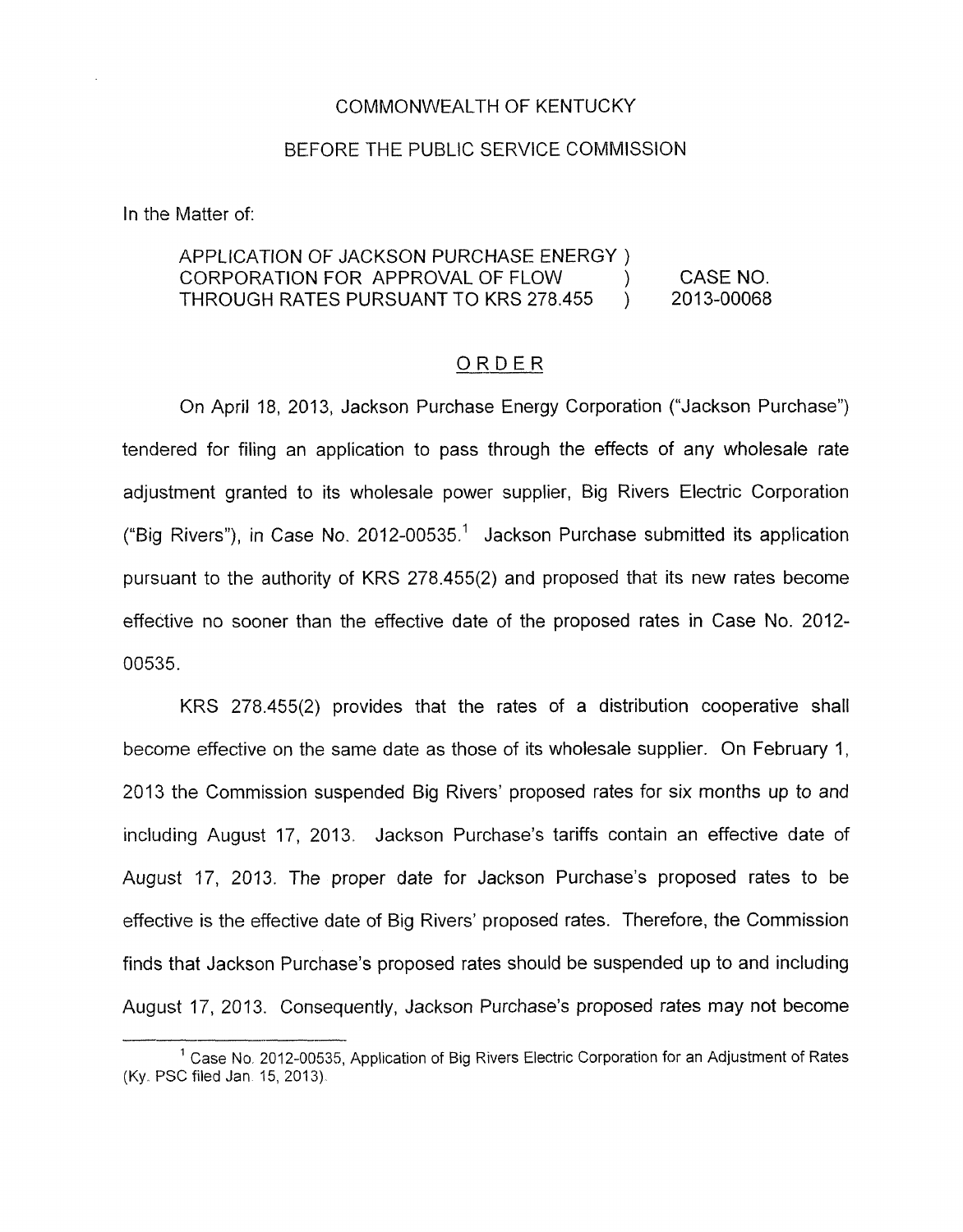effective until the Commission renders a decision on Big Rivers' proposed rates or until Big Rivers' rates become effective as a matter of law.

IT IS THEREFORE ORDERED that:

1. Jackson Purchase's proposed rates are suspended up to and including August 17, 2013, in order to match the suspension period of Big Rivers' proposed wholesale rate increase.

2. The procedural schedule set forth in the Appendix, which is attached hereto and incorporated herein, shall be followed.

3. a. Responses to requests for information shall be appropriately bound, tabbed and indexed and shall include the name of the witness responsible for responding to the questions related to the information provided, with copies to all parties of record and 10 copies to the Commission. Any request for information by letter from the Commission Staff shall be responded to as if set forth in a Commission Order.

b. Each response shall be answered under oath or, for representatives of a public or private corporation or a partnership or an association or a governmental agency, be accompanied by a signed certification of the preparer or person supervising the preparation of the response on behalf of the entity that the response is true and accurate to the best of that person's knowledge, information, and belief formed after a reasonable inquiry.

c. A party shall make timely amendment to any prior response if it obtains information which indicates that the response was incorrect when made or, though correct when made, is now incorrect in any material respect.

-2- Case **No.** 2013-00068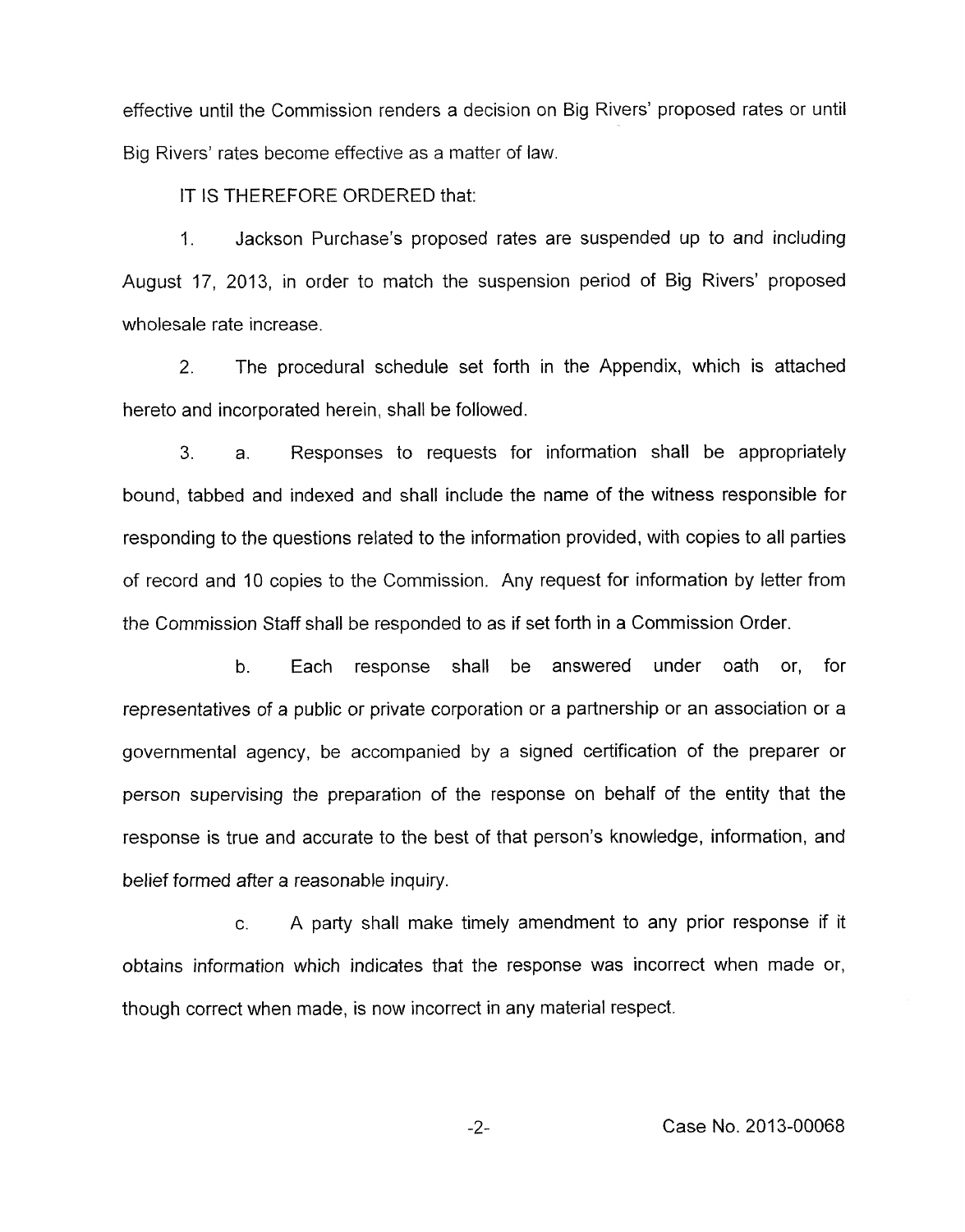d. For any request to which a party fails or refuses to furnish all or part of the requested information, that party shall provide a written explanation of the specific grounds for its failure to completely and precisely respond.

**4.** Any party filing testimony shall file an original and 10 copies with the Commission, with copies to all parties of record.

*5.* Jackson Purchase shall give notice of the hearing in accordance with the provisions set out in 807 KAR 5:001, Section 9(2)(b). At the time publication is requested, Jackson Purchase shall forward a duplicate of the notice and request to the Commission.

6. At any public hearing in this matter, neither opening statements nor summarization of direct testimonies shall be permitted.

7. Any objections or motions relating to discovery or procedural dates shall be filed upon four business days' notice or the filing party shall explain, in writing, why such notice was not possible.

8. Motions for extensions of time with respect to the schedule herein shall be made in writing and will be granted only upon a showing of good cause.

9. Nothing contained herein shall prevent the Commission from entering further Orders in this matter

By the Commission



**ATTE** 

Case No. 2013-00068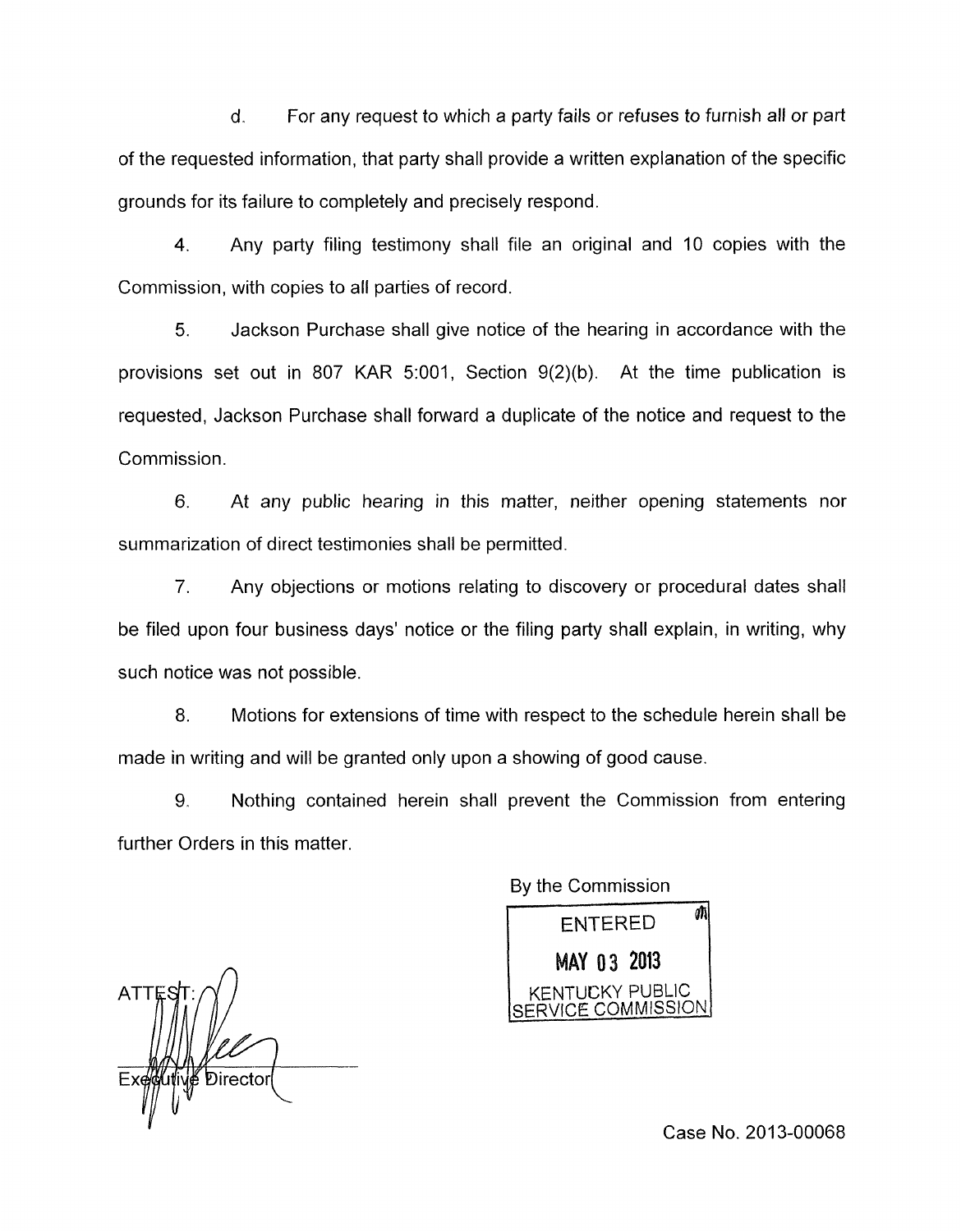## APPENDIX

# APPENDIX TO AN ORDER OF THE KENTUCKY PUBLIC SERVICE COMMISSION IN CASE NO. 2013-00068 DATED MAY 0 3 2013

| Initial requests for information to Jackson Purchase shall                                                                                                      |  |
|-----------------------------------------------------------------------------------------------------------------------------------------------------------------|--|
| Jackson Purchase shall file responses to initial requests for                                                                                                   |  |
| Supplemental requests for information to Jackson Purchase                                                                                                       |  |
| Jackson Purchase shall file responses to supplemental requests                                                                                                  |  |
| Last day for Jackson Purchase to publish notice of hearing To be scheduled                                                                                      |  |
| Public Hearing to be held in Hearing Room 1<br>of the Commission's offices at 211 Sower Boulevard,<br>Frankfort, Kentucky, for the purpose of cross-examination |  |